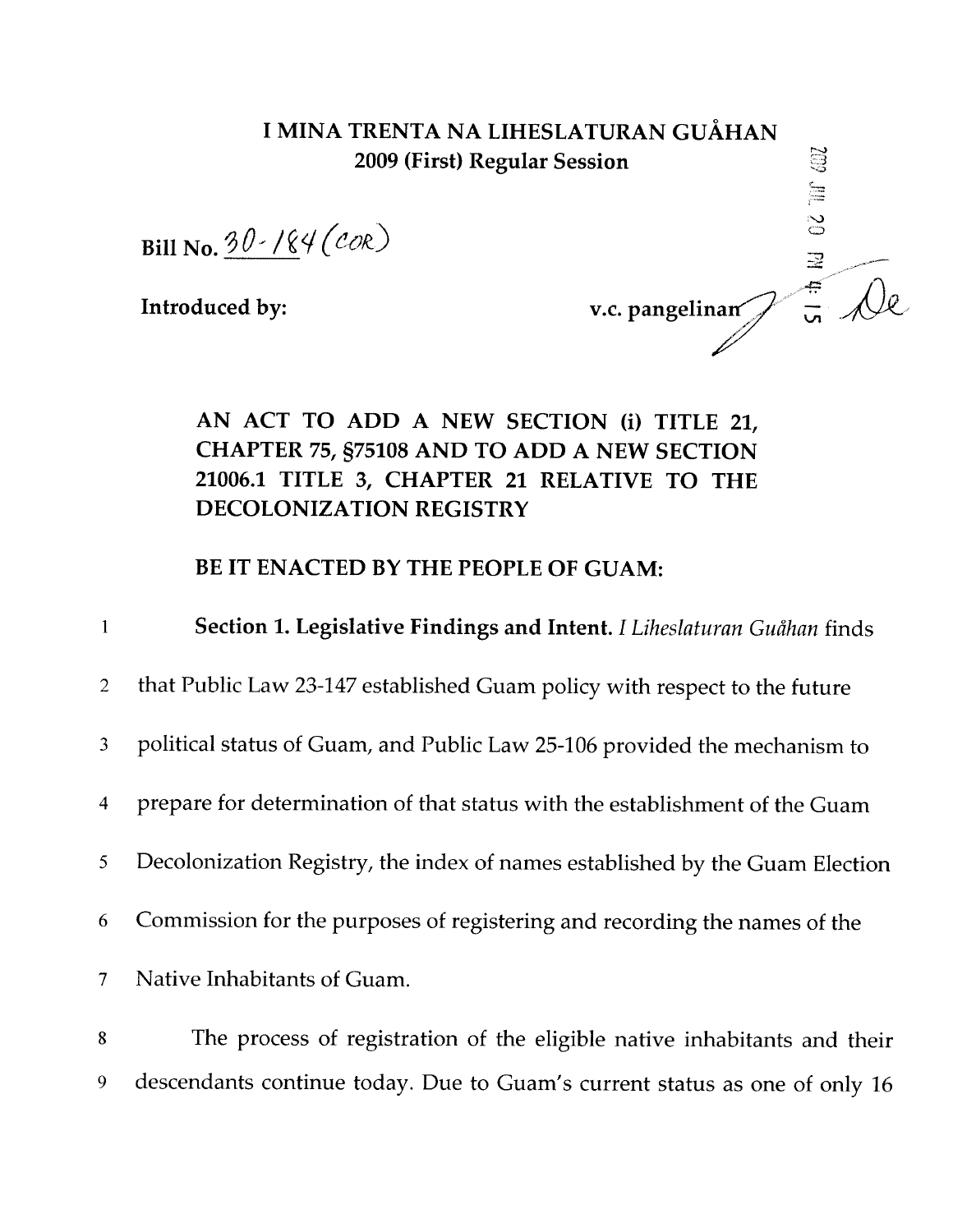non-self governing entities worldwide, as determined by the United Nations, the Legislature finds it is urgent that Guam take every opportunity to complete the registry expediently.

 *I Liheslaturan Guahan* further finds that the requirements that qualify a person as a Native Inhabitant for the Guam Decolonization Registry mirror the qualifications set forth for Chamorro Land Trust recipients in 21 GCA 75101(d), which specifies: "The term *Native Chamorro* means any person who became a U.S. citizen by virtue of the authority and enactment of the Organic Act of Guam or descendants of such person."

 Since the decolonization registry is a registry to record eligible individuals for the purpose of conducting the decolonization plebiscite and not the final voter registry for the decolonization plebiscite itself, I Liheslatura finds it in the best interest of Guam to add the list of eligible Chamorro Land Trust residential lease applicants to the Guam Decolonization Registry.

 Section 2. A new Section is hereby added to Section (i) Title 21 Chapter 75, §75108 of Guam Code Annotated to read:

 The lessee shall apply to be registered with the Guam Election Commission Decolonization Registry upon completion of his application for Chamorro Land Trust Commission lease.

 Section 3. Registration of qualified CLTC applicants. Add a new 21006.1 to Chapter 21 of Title 3, Guam Code Annotated, to read:

22 21006.1. Registration of qualified CLTC applicants. Upon enactment of this Act, the Guam Election Commission shall waive the application for